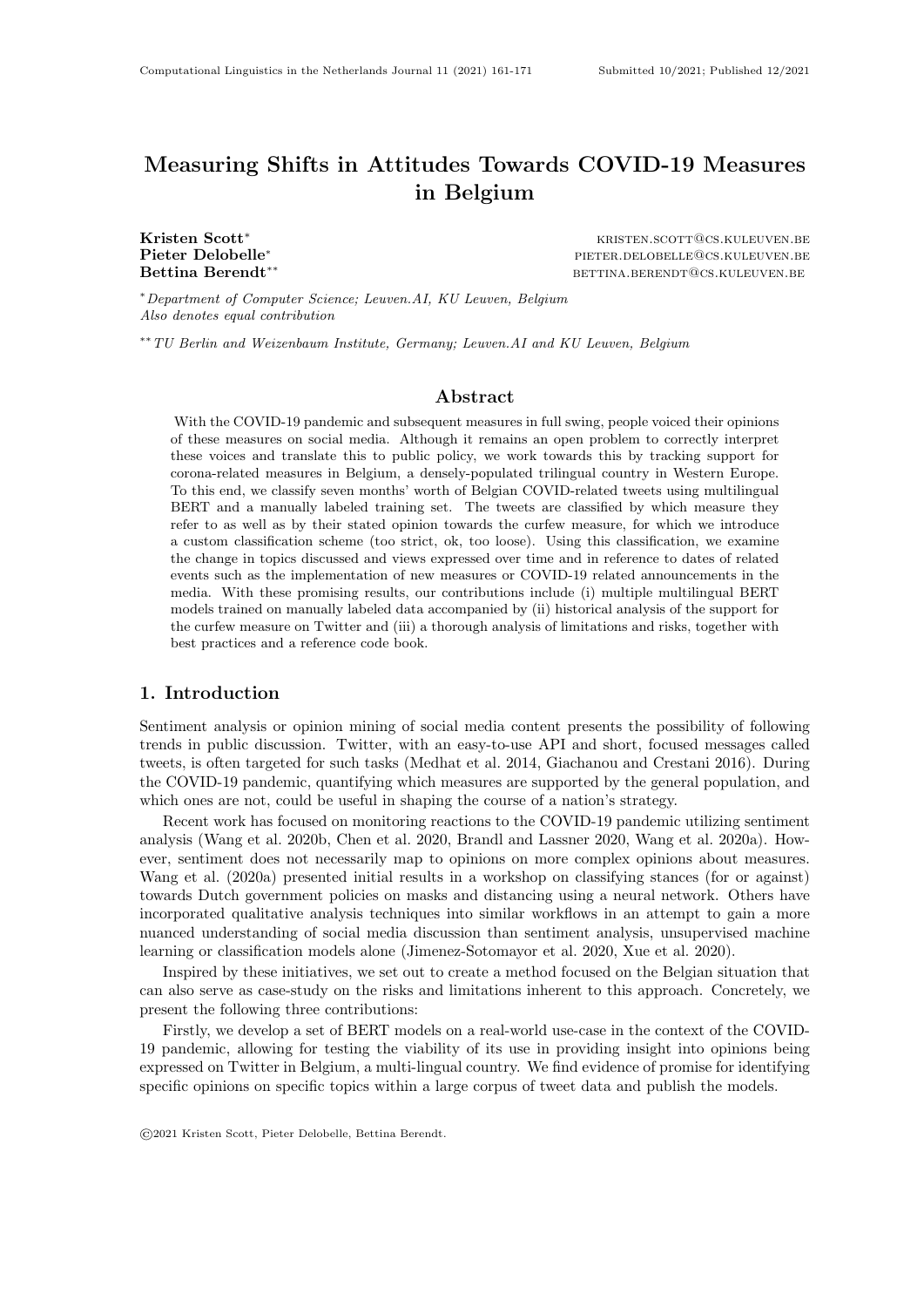Secondly, we visualize the trends in tweets on the topic of curfews over time, along with the corresponding shift in views towards Belgian curfew measures. This allows us to compare these tweets with dates of curfew policy shifts and their accompanying announcements. We reckon this could be useful for policy makers in the future.

Thirdly, we explicitly discuss the limitations and risks in the practice of utilizing social media data as a measure of public opinion or as an information source for policy makers. We provide an analysis of model results with an eye towards these known limitations, including an assessment of some specific potential biases of the BERT model itself. Communicating bias may improve the value of the research by adding specificity to a claim (Elish and boyd 2018). We need to be able to explicate potential pitfalls and develop best practices when working on such sensitive real-world use cases. We cannot separate the question of what we learned about COVID-19 restrictions opinions from questions of BERT model performance, data characteristics and labeling choices. Given the current confluence of advances in NLP language models, availability of social media content, and presence of globally discussed topics, our focus on limitations and risks is timely and needed, as can be seen by the explosion of papers applying NLP tools in a similar workflow.

# 2. Related Work

The recent COVID-19 pandemic has motivated a significant amount of research using Natural Language Processing (NLP) methods to analyze social media data for information about the public's response to the unprecedented pandemic. A large portion of this research utilizes sentiment analysis tools as a method for monitoring changing reactions of the public over time to the COVID pandemic, for example, (Wang et al. 2020b, Chen et al. 2020, Brandl and Lassner 2020, Kurten and Beullens 2021). However, sentiment analysis does not necessarily provide insight into specific opinions about a given government measure—a point that we will address in [Subsection 3.1.](#page-2-0)

Some of these analysis tools utilize BERT (Devlin et al. 2019), which is a state-of-the-art NLP model that uses pre-training and fine-tuning. This makes it easier than ever to create custom, domain-adapted classifiers that capture the nuances of discussions and opinions expressed in a given domain. BERT has been used for classification tasks, including sentiment, gender of writer and stance detection. Müller et al. (2020) have created a T-BERT, a model pre-trained on a large corpus of unclassified English language Twitter messages on the topic of COVID-19, which is not suitable for use in the context of countries such as Belgium, with multiple non-English official languages. Additionally, no previous work known to us has created a BERT-based model pre-trained on manually labeled multilingual tweets on the topic of COVID-19.

It is important to recognize that even a highly accurate model for classifying opinions expressed in tweets may not actually be sufficient for ensuring that such a model can act as a valid source of information about the public's opinions or accurately inform policy choices. The risks of using social media data to draw conclusions about the general population have been described in detail by Olteanu et al. (2016). Some points made in that work particularly salient to the current work include the demonstrated fact that Twitter users do not represent the population as a whole, which can create a biased representation of public opinion. The nature of social networks such as Twitter also provokes a tendency towards strong opinions and language that can polarize groups (Garimella and Weber 2017). People are motivated by a variety of goals when using social media, including gaining attention, or followers, causing disruptions ('trolling') or advertising a product. For example, Kıcıman (2012) found that network attributes, such as network size, correlate with different user behaviors on Twitter. There are also significant ethical considerations to be made regarding collecting and analyzing tweets in terms of privacy and surveillance concerns (franzke et al. 2020). Despite the extensive discussion, the perception that continued research of social data has a valuable role persists.

Olteanu et al. (2016) give specific recommendations for a path forward for conducting valuable research with social data, which include: documenting in detail the process by which datasets and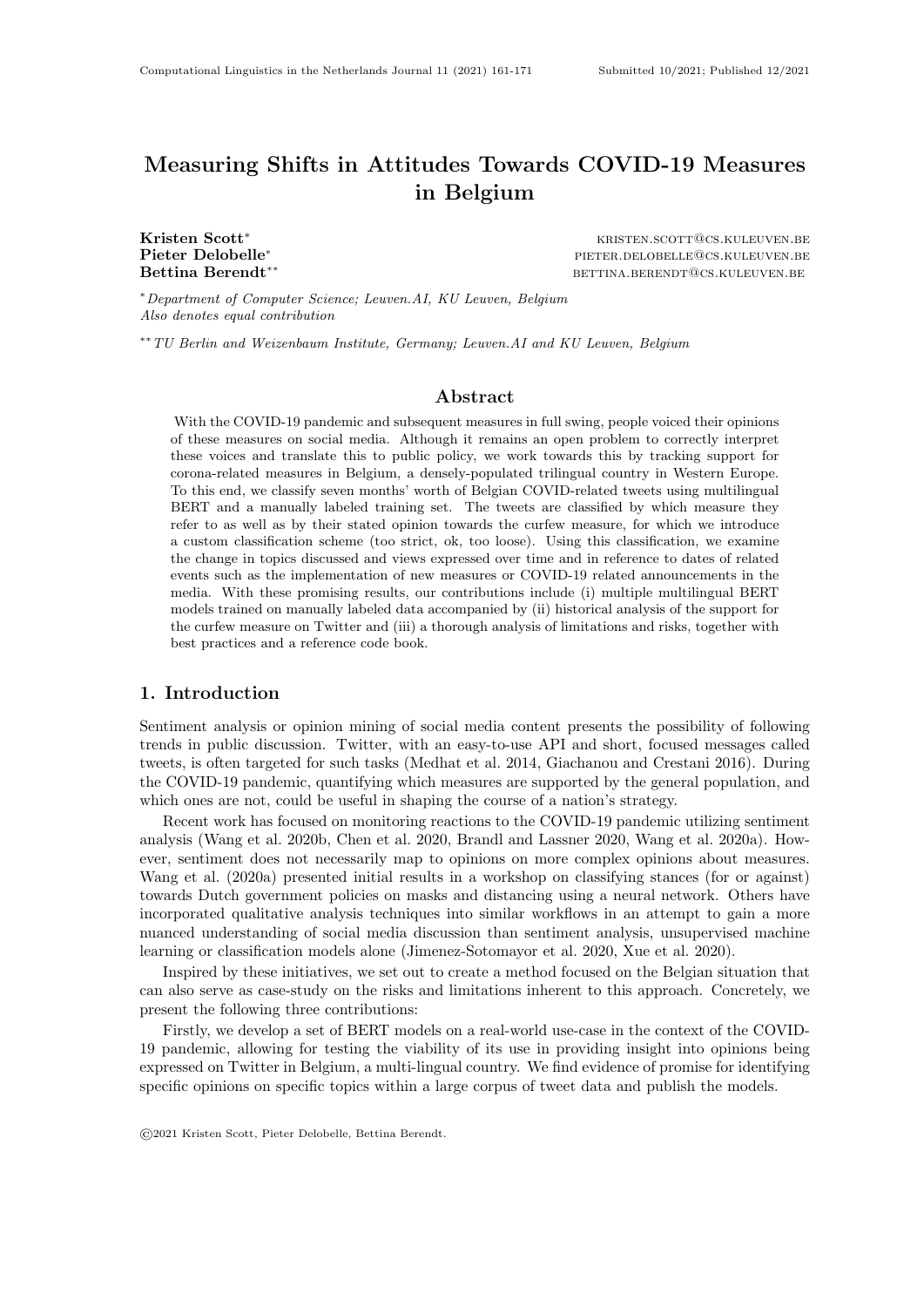Table 1: Labeling categories for each tweet.

<span id="page-2-4"></span>

| TOPIC                                                |                                                                                               | <b>MEASURE SUPPORT</b>                          | <b>GOVERNMENT SUPPORT</b>                    | RELEVANCE  |
|------------------------------------------------------|-----------------------------------------------------------------------------------------------|-------------------------------------------------|----------------------------------------------|------------|
| masks<br>curfew<br>quarantine<br>lockdown<br>schools | testing<br>closing- <i>horeca</i> <sup><math>\dagger</math></sup><br>vaccine<br>other-measure | too-strict<br>ok<br>too-loose<br>not-applicable | supportive<br>unsupportive<br>not-applicable | irrelevant |

<sup>†</sup> horeca = hotels, restaurants and bars ( $\setminus$ cafe" in Dutch)

models are created, including identifying sources of bias, broadening studies to varied contexts and extending the research on guidelines, standards, methodologies, and protocols, as well as to encouraging their adoption. To this end, in addition to providing open access to the search queries and models used for the current research, as is the standard expectation, we give particular attention to the process of documenting our work (including our code book and labeling methodologies). We also address these recommendations further in [Section 5.](#page-6-0)

# 3. Methodology

We used a multilingual BERT model to classify 1.3 million tweets related to the COVID-19 pandemic, based on a manually labeled training set, as described in [Subsection 3.1.](#page-2-0) The tweets were collected through the Twitter API from October 13, 2020 until April 08, 2021 using a continuously running script.<sup>[1](#page-2-1)</sup> Tweets were collected using (i) multilingual search terms related to COVID-19, corona and specific related topics<sup>[2](#page-2-2)</sup>, (ii) a language filter on Dutch, French and English, and (iii) a filter for locations in Belgium.

Given that the location field in Twitter is a free-form input and that some users do not use this feature, we relied on the occurrences of 'Belgium', translated versions and Unicode emoji flag in the location and free-form description field and the occurrence of a city or region in the location field<sup>[3](#page-2-3)</sup>. We also considered filtering using GPS coordinates that are available on some tweets, but during initial testing we saw no tweets that contained this metadata originating from Belgium.

In [Subsection 3.2,](#page-3-0) we describe how we use this dataset and the collected labels to develop multiple models. These models were developed synchronously with the labeling task. We started with a model to filter out irrelevant tweets (e.g. news announcements) to save labeling time (Sieve I). We then created a second model to classify the tweets into topics, which we use to focus on the curfew topic (Sieve II) for the more challenging labels: measure and government support. This interplay allowed us to reduce labeling cost and develop multiple models.

#### <span id="page-2-0"></span>3.1 Labeling

Two manually labeled datasets were used for training. The first, consisting of 1695 tweets was used for training the topics classifier. The second set of 2000 labeled tweets was used to classify support for curfews. As described in [Table 1,](#page-2-4) tweets were labeled by topic (curfew measure), as well as by two opinion axes: opinion toward specific measures (too strict, acceptable, not strict enough and a neutral option) and measure of the overall support expressed towards the government's handling of the pandemic (supportive, unsupportive).

We developed a code book which defines the labels procedure in detail. This labeling process was tested and refined through two rounds of labeling on smaller datasets with Belgian and multilin-

<span id="page-2-1"></span><sup>1.</sup> This script with search terms and all our code is available at <https://github.com/iPieter/bert-corona-tweets>.

<span id="page-2-2"></span><sup>2.</sup> These search terms are also available on our repository.

<span id="page-2-3"></span><sup>3.</sup> We queried DBPedia for Dutch, French and English names of cities (e.g. `Leuven') and regions (e.g. `Flanders').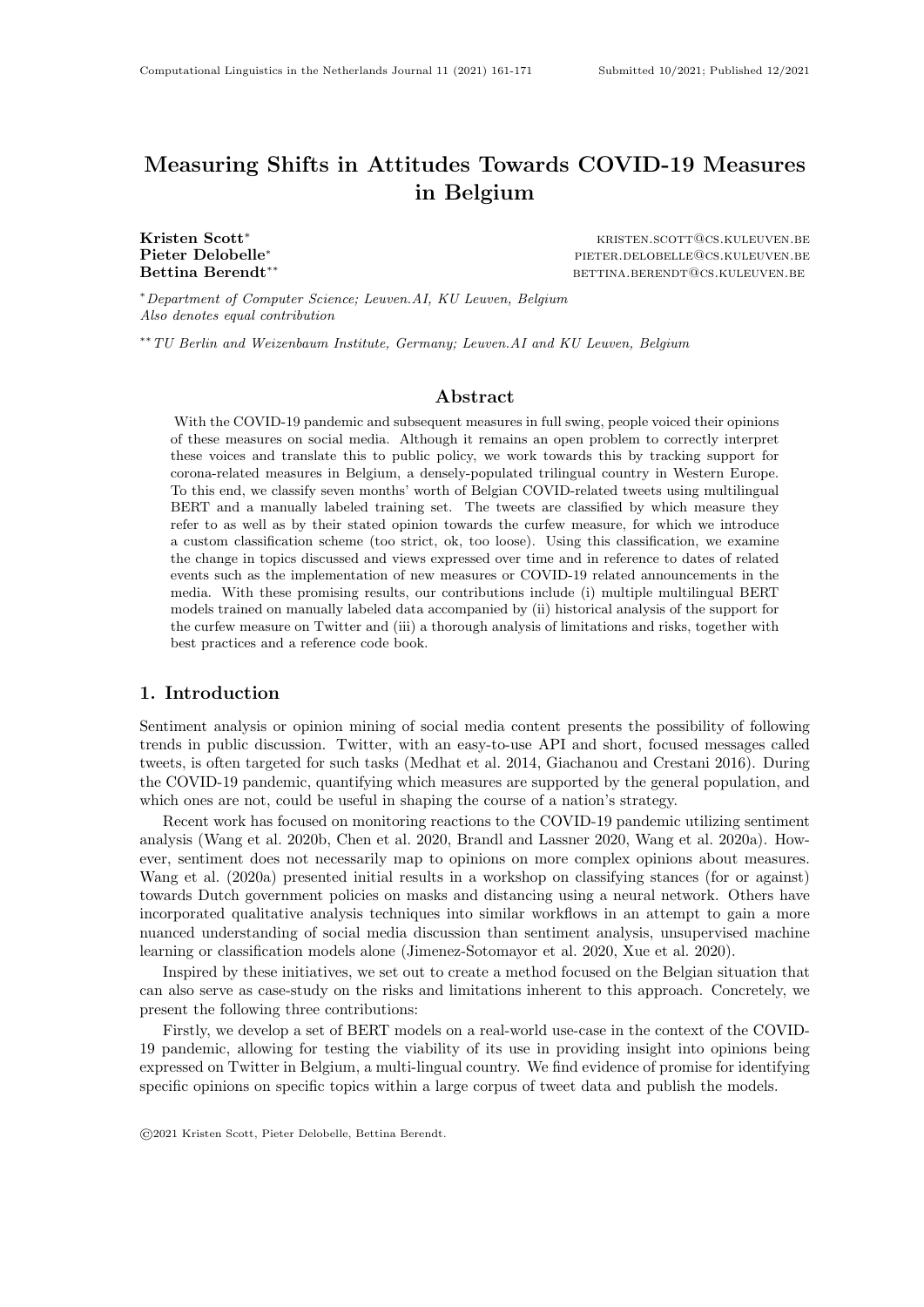<span id="page-3-2"></span>

Is the curfew measure too strict, too loose, or appropriate  $(6k')$ ?

Figure 1: Schematic illustration of our contribution with domain-specific classifiers.

gual labelers. Each round was followed by discussion, resolving of disagreement and making minor adjustments to the code book<sup>[4](#page-3-1)</sup>.

The specific measures labeled for were selected based on what was prevalent in public discourse, recent and upcoming regulations, and what we saw in the Twitter data. Additional topics were added as collecting continued, as various topics shifted in prevalence or emerged over time.

Two opinion axes were used to label tweets. The first captures the opinion toward specific measures (too strict, acceptable, not strict enough); the second axis is a measure of the overall support expressed towards the government's handling of the pandemic overall (supportive, unsupportive). For both of these axes, a *non-applicable* option was available to the labelers, for use if a tweet did not express a clear opinion towards a specific measure or towards the government response, see [Table 1.](#page-2-4)

To build an evaluation and test set, 200 tweets were labeled by three labelers; Krippendorff's alpha, a measure for inter-annotator agreement based on the fraction of equal and total labels, was unsatisfactorily low, at 0.40. This was followed by a round of discussion of disagreement, which led to clarification of definitions between coders and minor changes to the code book. A second round of labeling followed, during which which 400 tweets were labeled by two of the labelers and Krippendorff's alpha increased to 0.62. A second round of discussion and resolving of disagreement occurred. All subsequent labeling was done by one of these labelers.

Mapping support levels to sentiment. Our labeling axes differ from the classic sentiment analysis setting, as we have two 'negative' sentiments (too strict and too loose), a positive sentiment (measure ok) and additionally an ambivalent sentiment (no opinion expressed). During our test rounds, we found that a binary classification into positive and negative sentiment does not fully capture the stances that Twitter users took. There is quite a difference between stance that a measure is too strict and too loose, with the former being much more popular in our data. For this reason, we decided to not lump both together in a negative sentiment category.

Ambiguous tweets. The topic or context of a tweet is often ambiguous; it may be part of a conversation that is not included as a thread, or in reference to some topic that is no longer clear when reading it in a different time or place, or they may contain slang, hashtags or references that the coder may not be familiar with. Our coding policy was to conduct a minimal level of research when required: this includes clicking on any included links, and looking up unfamiliar terms.

# <span id="page-3-0"></span>3.2 Training

We developed multiple models to classify tweets, which correspond with the labeling rounds. [Figure 1](#page-3-2) shows how collected tweets on the topics are filtered and that we have four models: (i) a model to

<span id="page-3-1"></span><sup>4.</sup> Code book available at <https://github.com/iPieter/bert-corona-tweets>.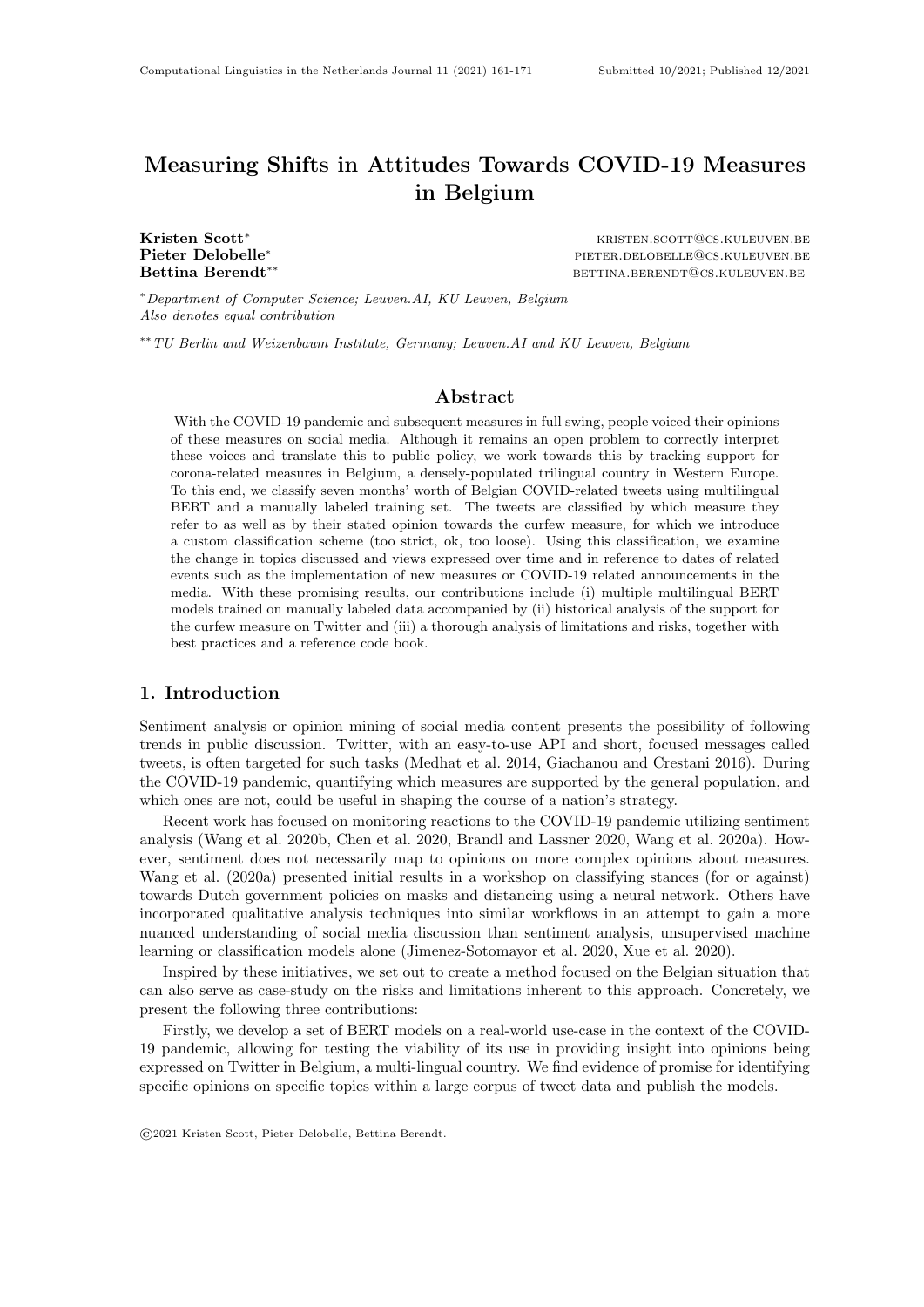<span id="page-4-0"></span>

(a) ROC curves for different model versions, including the threshold set on the first (400 tweets) model used as Sieve 1.

(b) ROC curves conditioned on language (English, Dutch and French) for the best-performing model: mBERT trained on 2k tweets.

Figure 2: ROC curves of different models trained (left) and the performance per language for the best-performing model (right).

filter irrelevant tweets for Sieve I, (ii) another model to classify topics and two models to (iii) predict support for a measure, curfew, and (iv) support for the government. As mentioned before, each sieve helped reduce the number of tweets that needed to be classified each round.

Classifying relevant tweets. For the first sieve, we focus on relevant versus irrelevant tweets as discussed in [Subsection 3.1](#page-2-0) Only 53% of the labeled tweets were relevant. To automatically filter these tweets, we trained and evaluated multilingual BERT (mBERT) (Devlin et al. 2019) and XLM-RoBERTa (Conneau et al. 2019) models.

Each training was run 8 times with random hyperparameters and the best-performing model using accuracy as a selection metric—was evaluated on a test set, following Dodge et al. (2019).

The mBERT model performed slightly better than XLM-RoBERTa, with an AUC score of 0.85 and 0.84 respectively. The mBERT model also had a higher true positive rate of 0.3 when selecting a threshold with a false positive rate of 0.0. This is acceptable, since the goal of this model is to filter out irrelevant, mostly automated, tweets in a first iteration. From a computational standpoint, the base mBERT model also has the benefit that it is significantly cheaper and faster to train due to a smaller model size.

We also developed this model in two iterations: (i) first by focusing on developing a model to remove irrelevant tweets that are usually automated and follow a fixed template, e.g. emergency service calls. We did this by training mBERT and XLM-RoBERTa on 400 labeled tweets. (ii) Using this model as a filter a threshold set for almost no false positives (see the threshold in [Figure 2a\)](#page-4-0), we labeled an additional 1695 tweets (this labeling round included all labels, not just relevance) and retrained the irrelevance model on the new dataset.

Classifying topics. We trained mBERT on 600 labeled tweets to classify topics, we validated 8 models on a validation set with 64 tweets and finally tested the best-performing model, using accuracy, on 100 tweets. The best-performing model had an overall accuracy of 0.73. Some classes perform very well, like curfew  $(AUC = 0.90)$ , lockdown  $(AUC = 0.85)$  and vaccine  $(AUC = 0.90)$ . Yet, some classes are ill-represented in the dataset and perform significantly worse, more specifically quarantine ( $AUC = 0.50$ ) and testing ( $N = 1$ ).

The topic model performs quite well overall and given our interest in the curfew topic specifically, this model is quite suitable as a filter (Sieve II in [Figure 1\)](#page-3-2). [Figure 3](#page-5-0) illustrates the result of the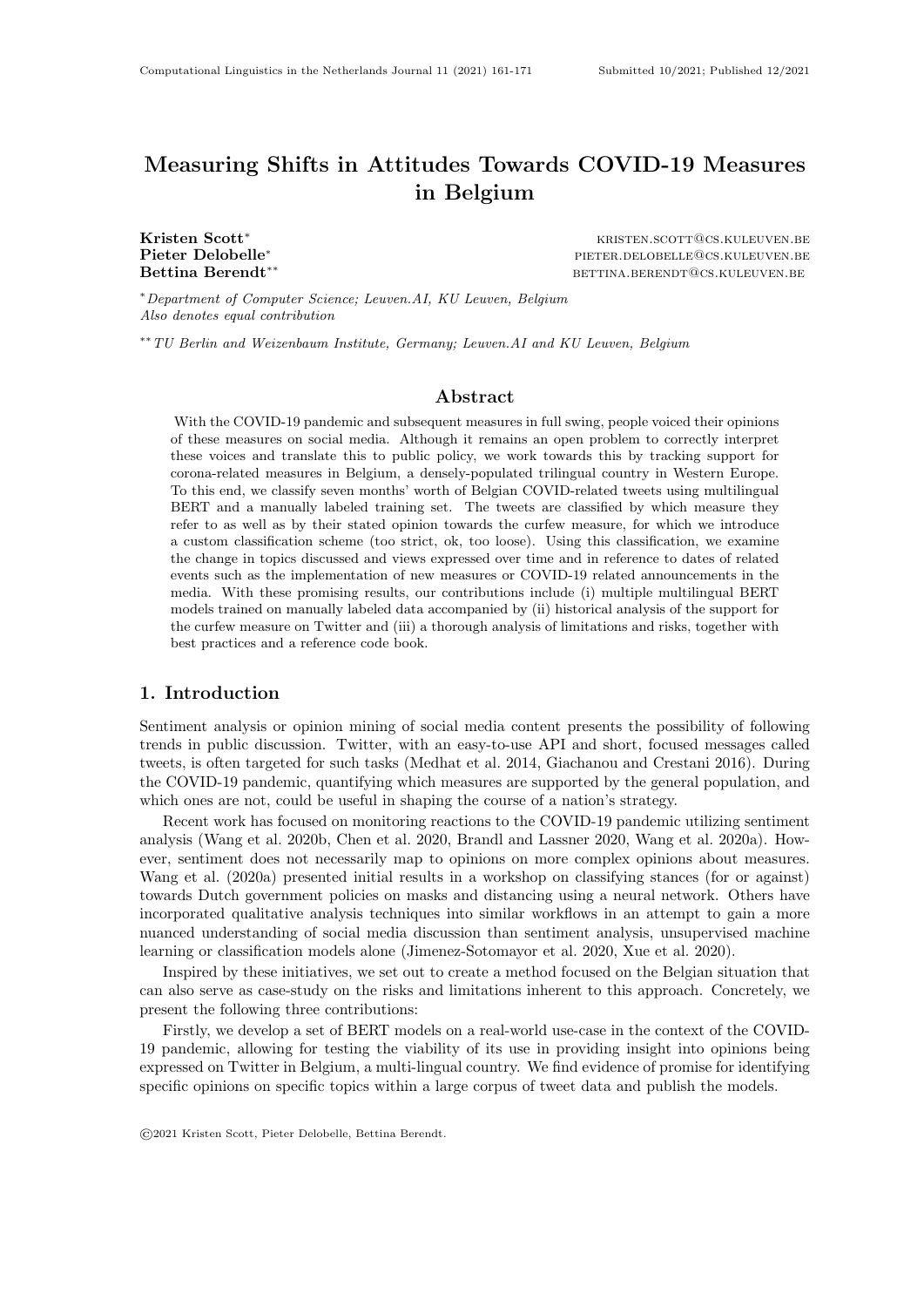<span id="page-5-0"></span>

(b) Fraction of collected tweets talking about schools in relation to the COVID-19 pandemic.

Figure 3: Two topics, vaccines and schools, that are discussed by Twitter users plotted over time.

topic classifier on our scraped dataset, where we visualized two topics (vaccines and schools) over time. We also make the model available on the HuggingFace repository<sup>[5](#page-5-1)</sup> for practitioners to use.

Classifying support for curfews. For the last classification model, we trained mBERT for multiclass classification on  $1518^6$  $1518^6$  tweets with support labels, of which 100 were used as held-out test set and 75 as validation split. We tested 5 hyperparameter assignments. The overall accuracy is 0.71. However, there is a significant class imbalance and despite oversampling, the performance varies from no better than random ( $AUC = 0.5$  for too-loose) to good ( $AUC = 0.74$  for not-applicable,  $AUC = 0.69$  for ok and  $AUC = 0.73$  for too-strict).

Given these results, we primarily focus on the too-strict label for the curfew topic in the rest of this work. We also make this model available through the HuggingFace repository[7](#page-5-3) .

Classifying support for the government. As mentioned in [Subsection 3.1,](#page-2-0) we also introduced a labeling axis on support for the government—which is different from support for a specific measure. After labeling, our data analysis revealed two trends: (i) the majority of tweets (82%) does not express any opinion on the government, which is very different from opinions on specific measures. (ii) Only 1.8% of the tweets is supportive of the government, whereas 12% is not. With these imbalances, most classification systems would struggle at best, which makes us question the usefulness of this classifier. Therefore, we opted to drop this labeling axis.

<span id="page-5-1"></span><sup>5.</sup> Available at <https://huggingface.co/DTAI-KULeuven/mbert-corona-tweets-belgium-topics>.

<span id="page-5-2"></span><sup>6.</sup> This were originally 2000 tweets of which the clearly irrelevant ones were ltered with Sieve I before labeling.

<span id="page-5-3"></span><sup>7.</sup> Available at <https://huggingface.co/DTAI-KULeuven/mbert-corona-tweets-belgium-curfew-support>.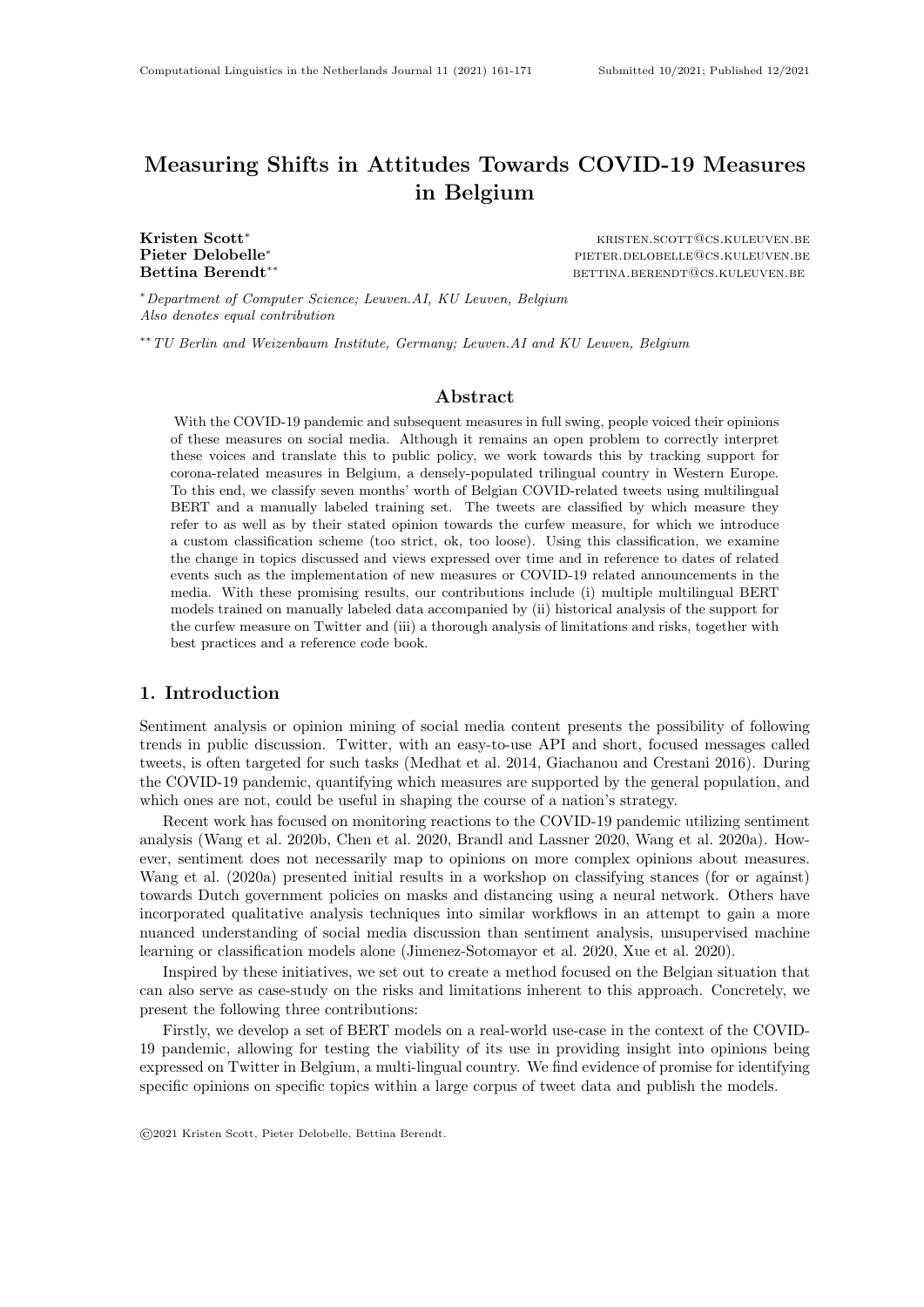# 4. Results

Here we focus on the topic of curfew for reporting of more detailed results. The timeline of the rate of classified tweets with the topic of curfew, along with classified rate of support (or non-support) for curfews, is shown in [Figure 4.](#page-7-0) Also included, for reference, is the rate of confirmed COVID-19 cases in Belgium (Sciensano 2021).

On November 2, 2020, Belgium entered a country-wide lockdown which included a national midnight curfew, while some regional curfews had been put in place in the days prior. We find media announcements of these upcoming curfews as well as announcements regarding the extension of these curfews (VRT NWS 2021, Johnston 2021) were accompanied by temporary increases in curfew-related tweets. In October, as the rate of curfew tweets dropped, there was no change in the opinions expressed about the curfew (with the majority remaining 'no opinion' until February). By contrast, during the 2021 increases in curfew tweets, we see a large change in opinions (particularly an increase in 'too strict').

Further research is required to determine whether the changes in negative opinion observed correspond to changes in public opinion or some other effect such as increased attention to particular announcements by individuals with consistent anti-curfew opinions. Interestingly, we also see that peaks in one polarity of the opinion about the measure, whether too strict or too loose, are not necessarily accompanied by a peak in the opposing opinion, as we might expect if increased discussion of the topic is due to an increase in contentious disagreement.

We also observed that opinions on measure strictness are just one element of the discussions around COVID measures, suggesting the use of Twitter for other forms of communication, such as information sharing and humor as well as conveying complex points of views and personal stories (e.g. about the impact of the curfew). The ability of BERT models to classify tweets based on our highly specific scale of strictness suggests that such models may be effective for categorizing based on other complex and nuanced labels when trained with carefully labeled data.

#### <span id="page-6-0"></span>5. Discussion

We were able to characterize the discussion on Twitter about different Belgian COVID-19 measures over approximately 7 months using multilingual BERT models. Interestingly, we found that the fraction of tweets expressing opinion that the curfew measure was 'too strict' remained stable for the first months that the curfew was in place. We saw an increase in the fraction of tweets expressing this opinion in early 2021, corresponding with announcements that the curfew would be continued. However, the fraction of 'curfew too strict' tweets then dropped, even though the curfew remained in place. This provides evidence for the common perception that the opinions expressed on Twitter are highly impacted by salient current event discussions.

Following the recommendations of (Olteanu et al. 2016), in this section, we will address some of the lessons and limitations of our work. More specifically, we discuss (i) challenges we encountered during labeling in [Subsection 5.1,](#page-6-1) (ii) limitations of the models in this paper in [Subsection 5.2](#page-7-1) and (iii) our thoughts on monolingual versus multilingual models for this setting in [Subsection 5.3.](#page-7-2)

## <span id="page-6-1"></span>5.1 Challenges with labeling

As discussed in [Subsection 3.2,](#page-3-0) we iteratively improved our code book during multiple feedback sessions between labelers. This methodology highlighted some issues with manually labeling data, such as missing or limited available context or subjectivity in labeling. In particular, tweets with hyperlinks or images or that are part of a long thread, pose additional challenges to correctly interpret within this context. Unraveling long threads is time consuming and following hyperlinks, which are obfuscated by Twitter's URL shortener, has some risks. We acknowledge that the point of view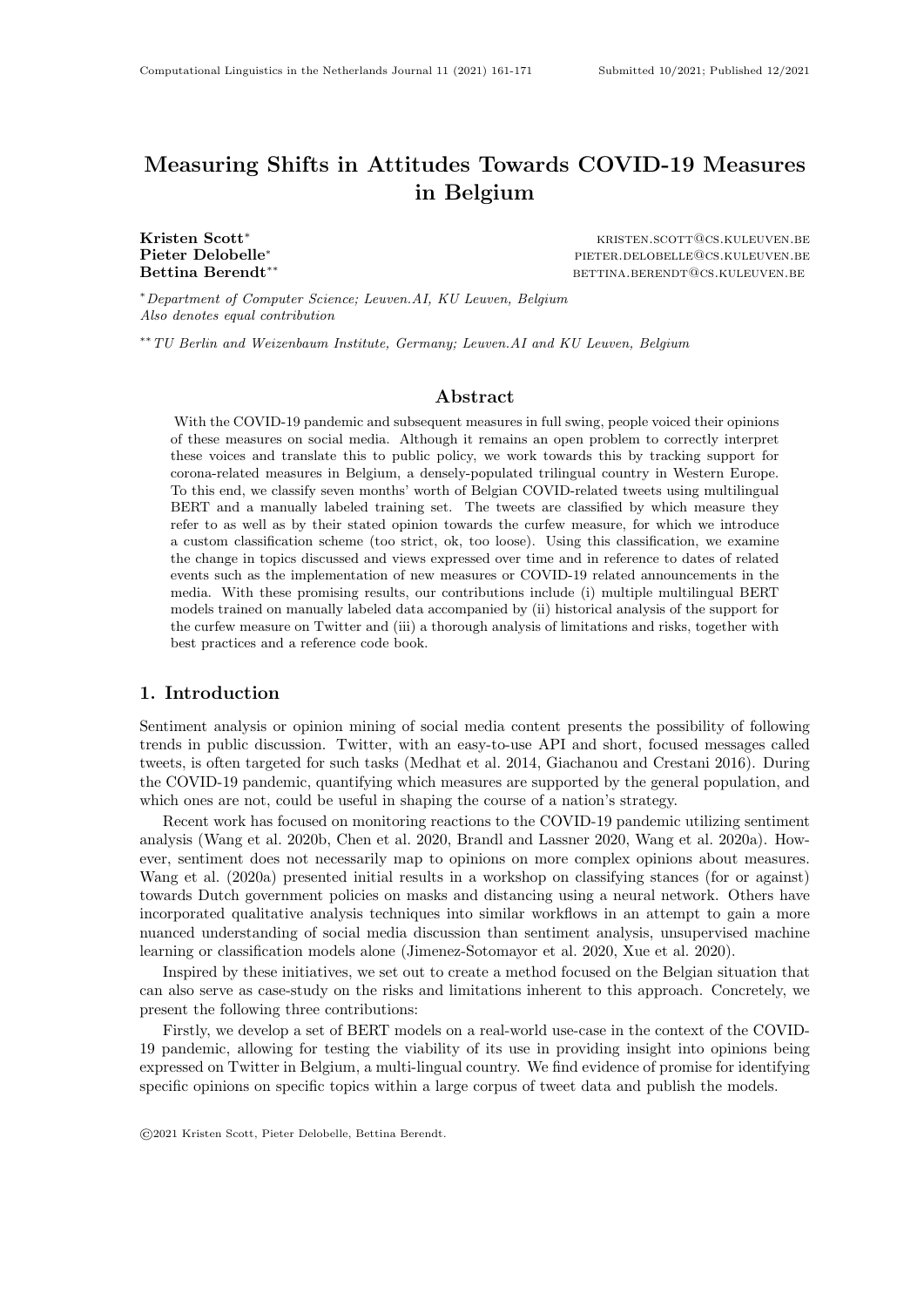<span id="page-7-0"></span>

Figure 4: Timeline of the relative number of tweets on the curfew topic (middle) and the fraction of those tweets that find the curfew too strict, too loose, or a suitable measure (bottom), with the number of daily cases in Belgium to give context on the pandemic situation (top).

of our labelers—and ours—is not the universal one. The code book is available to indicate what decisions we made as to how we have defined the labels.

#### <span id="page-7-1"></span>5.2 Limitations

Again, we reiterate that the Twitter activity measured and analyzed here are unlikely to be representative of the population of Belgium as a whole. Additionally, as we have demonstrated, the error rates of these models are unequal across categories, including across topics between languages. The issue of unequal performance among specific groups is likely to persist in any model that does not have  $100\%$  accuracy. In the context of using tweets to impact public policy, these differences can have real-world impact on which groups' opinions are able to have impact. Finally, if the models presented in this work were to be utilized to inform public policy, they would be highly vulnerable to gaming in their current state, through methods such as bot attacks or coordinated influence campaigns. This work does not claim to address those concerns.

#### <span id="page-7-2"></span>5.3 On the trade-offs between monolingual and multilingual models

In this work, we created multilingual models focusing on Dutch, French and English using mBERT and XLM-RoBERTa. Despite an overall acceptable performance, there are differences in performance between languages. Noticeably, French tweets are significantly more misclassified, as highlighted in [Figure 2b.](#page-4-0) One way of addressing this discrepancy, would be to create and use multiple monolingual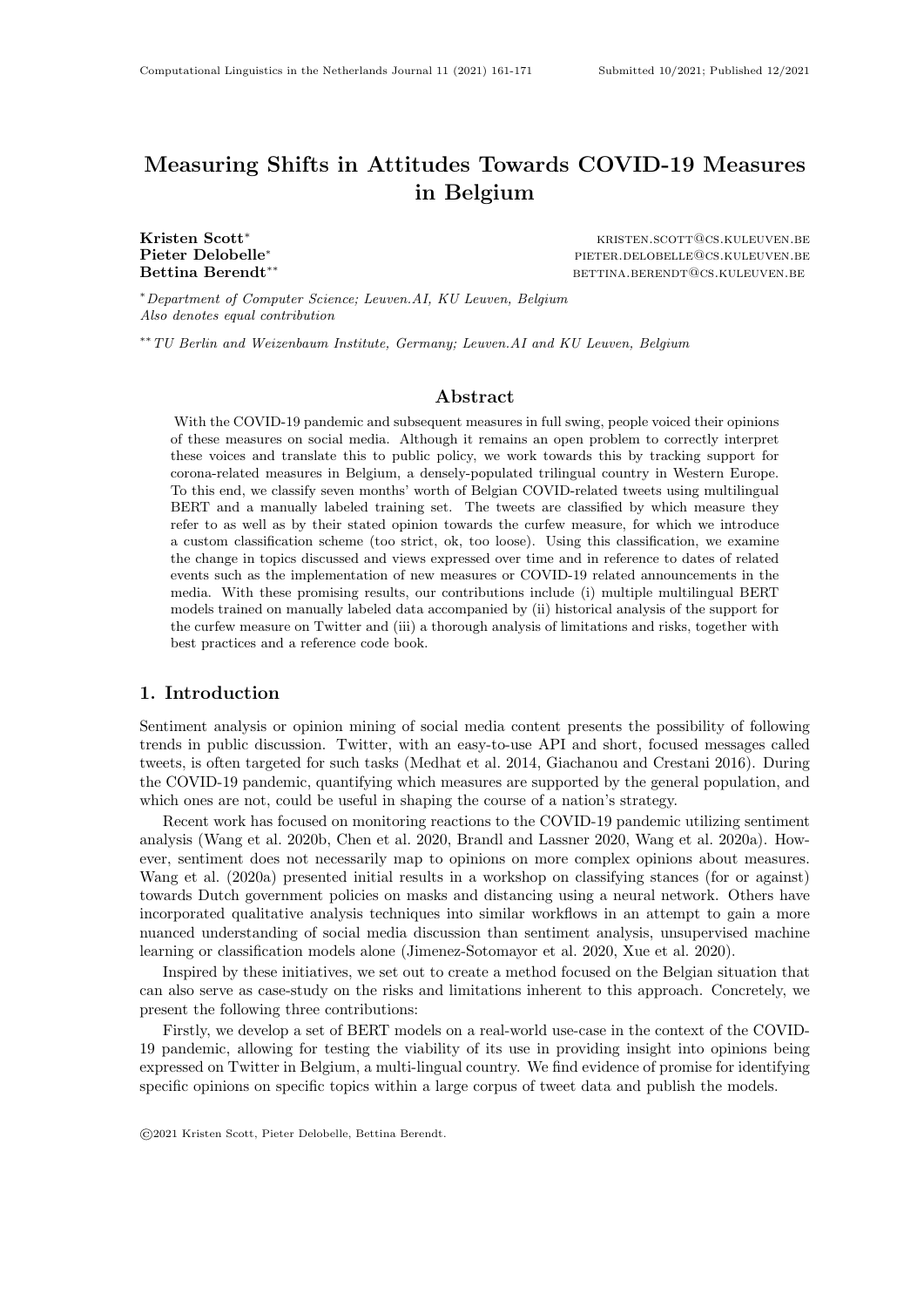models for each language, such as RobBERT (Delobelle et al. 2020) for Dutch, CamemBERT (Martin et al. 2020) for French and BERT (Devlin et al. 2019) or RoBERTa (Liu et al. 2019) for English.

However, this approach would also reduce the number of training examples available for each model. Our labeled dataset has no extreme skew towards one language, but French (24%) is slightly underrepresented in comparison to Dutch (41%) and English (35%). This could lead to a further reduction of performance for the French model and all others, since only the monolingual training data is used. For this reason, we opted for multilingual models where the same representations can be used and we can benefit from easier, non-separated model development. Yet, further research in this trade-off might be warranted.

#### 6. Conclusion and future work

We were able to observe the discussion on Twitter of Belgian COVID measures in three languages, over a 7-month time period. Using the models we developed, we observed some interesting patterns, like an increasing sentiment that the Belgian curfew was too strict, which also quickly faded away when cases rose again. However, we also found that the majority of the collected tweets did not express specific levels of support and thus we identified the need to characterize the nature of these non-opinionated tweets.

An important direction for future work is to understand the poorer performance of our model on opinions other than 'no opinion' and 'too strict'. While we do work with multiple languages, further work can be done to determine differential performance between languages, dialects and informal and slang texts. Given the small minority of German speakers in Belgium, introducing German tweets would have had detrimental effects on our data quality and model performance. However, future work should also aim to include German tweets when tracking support for coronarelated measures in Belgium. Related to this, language-specific classifiers can potentially increase performance, although more general multilingual models have the benefit of using all English, Dutch and French data. A comparative study of these trade-offs would be an interesting research direction.

# Acknowledgment

We thank Robin Cuypers for his assistance with data labeling. Kristen Scott was supported by the NoBIAS — H2020-MSCA-ITN-2019 project GA No. 860630. Pieter Delobelle was supported by the Research Foundation - Flanders (FWO) under EOS No. 30992574 (VeriLearn). Pieter Delobelle also received funding from the Flemish Government under the "Onderzoeksprogramma Artificiële Intelligentie (AI) Vlaanderen" programme. Bettina Berendt received funding from the German Federal Ministry of Education and Research (BMBF) – Nr. 16DII113f.

# References

- Brandl, Stephanie and David Lassner (2020), Corona twitter dataset: 16 february 2020 03 march 2020. http://dx.doi.org/10.14279/depositonce-10012.
- Chen, Emily, Kristina Lerman, and Emilio Ferrara (2020), Tracking social media discourse about the covid-19 pandemic: Development of a public coronavirus twitter data set, JMIR Public Health Surveill 6 (2), pp. e19273. http://publichealth.jmir.org/2020/2/e19273/.
- Conneau, Alexis, Kartikay Khandelwal, Naman Goyal, Vishrav Chaudhary, Guillaume Wenzek, Francisco Guzmán, Edouard Grave, Myle Ott, Luke Zettlemoyer, and Veselin Stoyanov (2019), Unsupervised cross-lingual representation learning at scale, CoRR. http://arxiv.org/abs/1911.02116.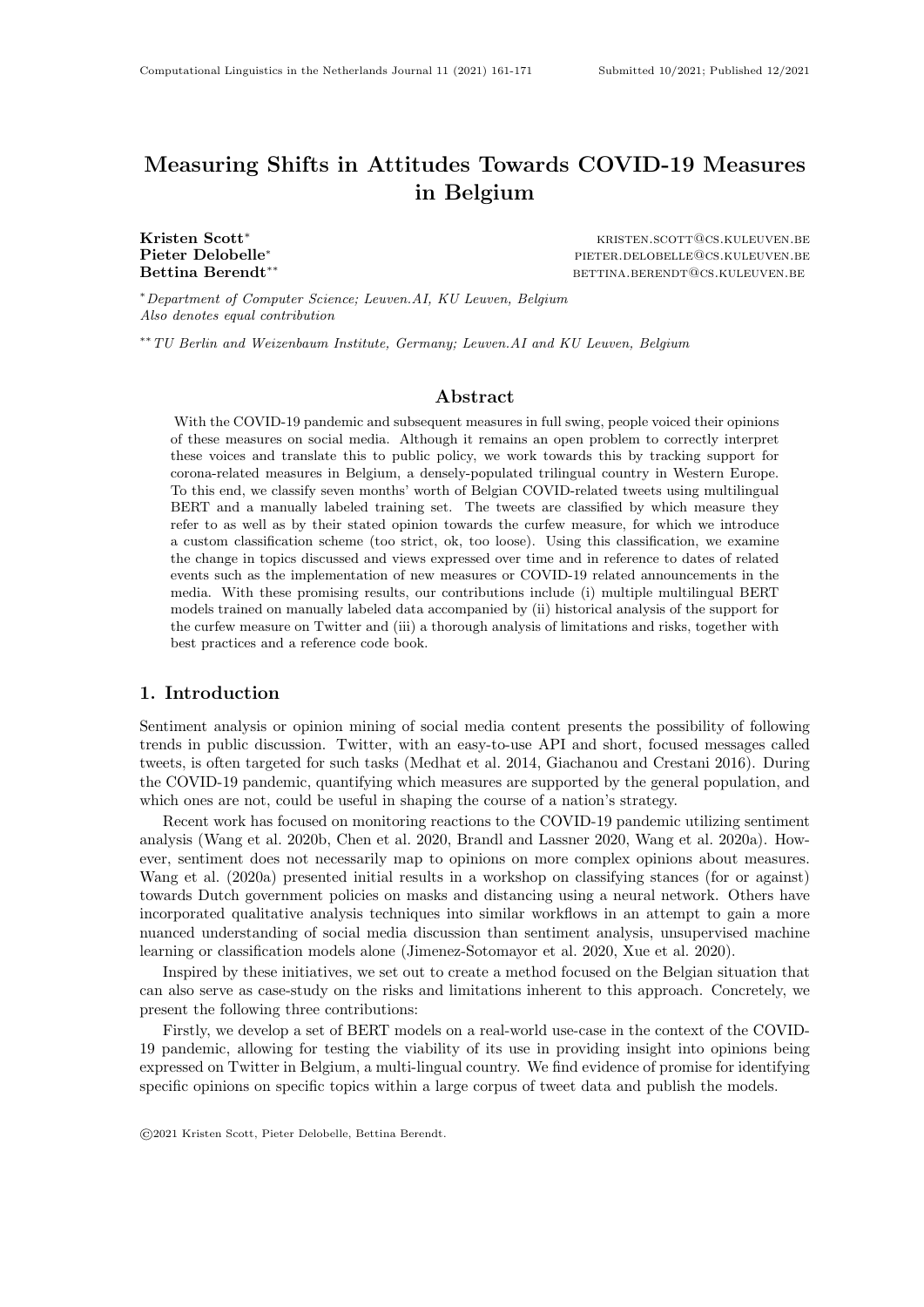- Delobelle, Pieter, Thomas Winters, and Bettina Berendt (2020), RobBERT: a Dutch RoBERTa-based Language Model, Findings of the Association for Computational Linguistics: EMNLP 2020, Association for Computational Linguistics, Online, pp. 3255–3265. https://www.aclweb.org/anthology/2020.findings-emnlp.292.
- Devlin, Jacob, Ming-Wei Chang, Kenton Lee, and Kristina Toutanova (2019), BERT: Pre-training of Deep Bidirectional Transformers for Language Understanding, Proceedings of the 2019 Conference of the North American Chapter of the Association for Computational Linguistics: Human Language Technologies, Volume 1 (Long and Short Papers), pp. 4171–4186.
- Dodge, Jesse, Suchin Gururangan, Dallas Card, Roy Schwartz, and Noah A. Smith (2019), Show your work: Improved reporting of experimental results, Proceedings of the 2019 Conference on Empirical Methods in Natural Language Processing and the 9th International Joint Conference on Natural Language Processing (EMNLP-IJCNLP), Association for Computational Linguistics, pp. 2185–2194. https://www.aclweb.org/anthology/D19-1224.
- Elish, M. C. and danah boyd (2018), Situating methods in the magic of Big Data and AI, Communication Monographs 85 (1), pp. 57–80. https://www.tandfonline.com/doi/full/10.1080/03637751.2017.1375130.
- franzke, aline shakti, Anja Bechmann, Michael Zimmer, Charles Ess, and the Association of Internet Researchers (2020), Internet Research: Ethical Guidelines 3.0. https://aoir.org/reports/ethics3.pdf.
- Garimella, Venkata Rama Kiran and Ingmar Weber (2017), A long-term analysis of polarization on twitter, Proceedings of the International AAAI Conference on Web and Social Media, Vol. 11.
- Giachanou, Anastasia and Fabio Crestani (2016), Like it or not: A survey of twitter sentiment analysis methods, ACM Comput. Surv., Association for Computing Machinery, New York, NY, USA. https://doi.org/10.1145/2938640.
- Jimenez-Sotomayor, Maria Renee, Carolina Gomez-Moreno, and Enrique Soto-Perezde-Celis (2020), Coronavirus, Ageism, and Twitter: An Evaluation of Tweets about Older Adults and COVID-19, Journal of the American Geriatrics Society 68 (8), pp. 1661–1665. eprint: https://onlinelibrary.wiley.com/doi/pdf/10.1111/jgs.16508. http://agsjournals.onlinelibrary.wiley.com/doi/abs/10.1111/jgs.16508.
- Johnston, Jules (2021), Brussels extends curfew to 1 March, The Brussels Times. https://www.brusselstimes.com/brussels/149404/brussels-extends-curfew-to-1-march-rudivervoort-epidemiological-situation/.
- Kıcıman, Emre (2012), Omg, i have to tweet that! a study of factors that influence tweet rates, Sixth International AAAI Conference on Weblogs and Social Media.
- Kurten, Sebastian and Kathleen Beullens (2021), #coronavirus: Monitoring the belgian twitter discourse on the severe acute respiratory syndrome coronavirus 2 pandemic, Cyberpsychology, Behavior, and Social Networking 24 (2), pp. 117-122. PMID: 32857607. https://doi.org/10.1089/cyber.2020.0341.
- Liu, Yinhan, Myle Ott, Naman Goyal, Jingfei Du, Mandar Joshi, Danqi Chen, Omer Levy, Mike Lewis, Luke Zettlemoyer, and Veselin Stoyanov (2019), Roberta: A robustly optimized bert pretraining approach, arXiv preprint arXiv:1907.11692.
- Martin, Louis, Benjamin Muller, Pedro Javier Ortiz Suárez, Yoann Dupont, Laurent Romary, Eric de la Clergerie, Djamé Seddah, and Benoît Sagot (2020), CamemBERT: a tasty